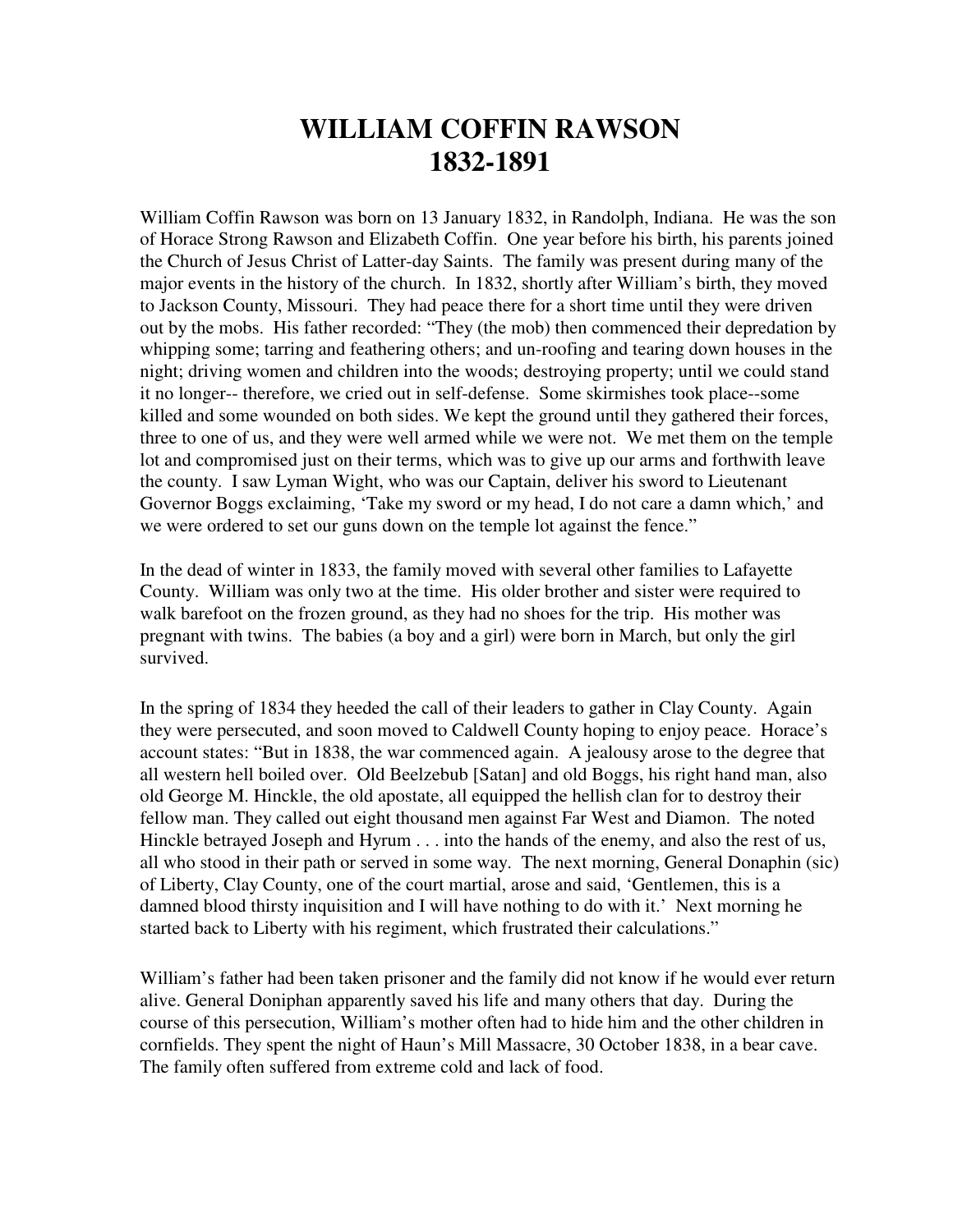In the winter of 1837, when William was nearly six years old, they moved with the members of the church to Illinois, where they helped build the city of Nauvoo. Here they enjoyed peace for some time and feasted on the teachings of the servants of God, living some of the time in Lima (also known as Yelrome) and some of the time in Nauvoo. It was while the family lived in Nauvoo that William was baptized, on 9 August 1841.

In the fall of 1845, when William was thirteen years old, his family was driven out of Nauvoo. They left the state in the spring of 1846, and stopped in Council Bluffs, Iowa. At this time, his older brother, Daniel, went with the Mormon Battalion to help in the war with Mexico. The family stayed in Iowa for four years, migrating to Utah in 1850 in the Wilford Woodruff Company. They left Florence, Nebraska, on 21 June 1850, and arrived in Salt Lake City on 3 October 1850.

During the crossing of the plains, they saw many Indians and experienced occasional Indian raids. There was an incident when the ox teams got spooked and began running at lightning speed in all directions, smashing into other wagons, spilling women and children out. After the teams were stopped, everyone was astonished to find no one was killed and only one was badly wounded. There was little damage to the wagons although Brother Woodruff had to shoot his horse, as it had broken its leg. While on the trail, they experienced a violent thunderstorm that killed one man and three oxen. An outbreak of cholera took the lives of approximately sixteen people on the way. There were some good times on the trail, especially in the evenings and on Sundays when they often enjoyed music because there were two violins in camp. One time while fishing in a hole near Fort Bridger, they netted twentytwo trout in thirty minutes.

While on the trail, eighteen year-old William met Eliza Jane Cheney, who was a member of another company traveling to Utah at the same time. She was only thirteen years old and he did not give her much thought at the time. However, six years later William and Eliza were married in Farmington, Utah, on 12 October 1856, by Bishop John Hess, and later sealed in the Endowment House in Salt Lake City on 22 March 1862. William was described as being six feet tall, of slender build, and "with considerable breadth through his shoulders." He had a receding hairline.

 Soon after their marriage, they moved to Payson, Utah where their first two children were born, Eliza Jane (1857) and William Franklin (1858). In the fall of 1857, William was called to Echo Canyon to help hold Johnston's Army back. He came home from this experience very sick with "rheumatics."

In 1860, they moved to Ogden, Utah, in the area now known as 22nd Street and Adams Avenue. Olive Ann (1862), Zenia Vanetta (1866), Sara Emily (1869), Nathan Cheney (1872), and Elizabeth Rebecca 1873) were born to Eliza and William while living in Ogden.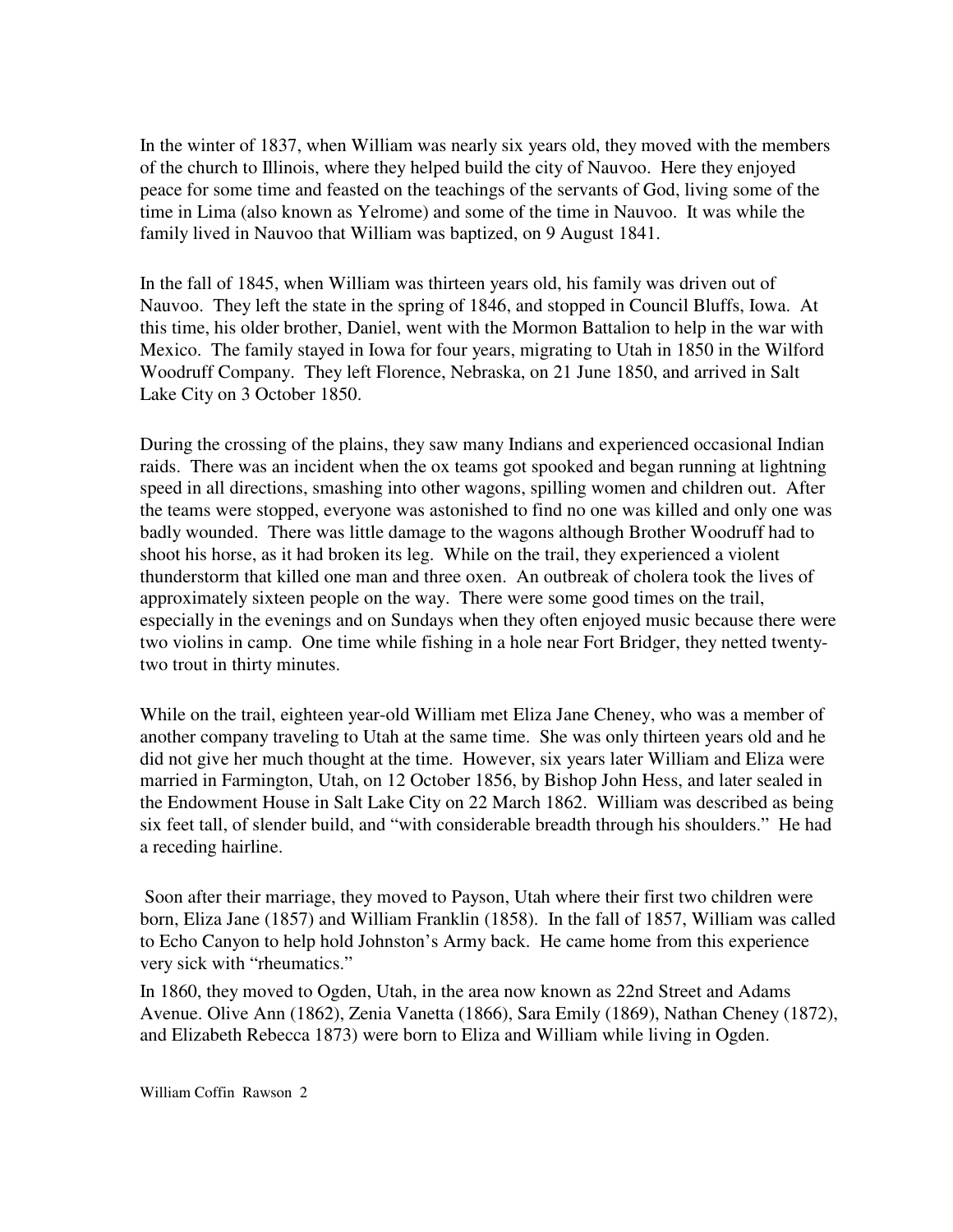William helped build the Ogden Tabernacle and the Ogden Canyon Road. He was a good carpenter and also worked for a number of years selling wagons and farm implements. He was very fond of books and writing, especially preferring old books and antiquarian subjects.

During the winter of 1874-75, William served a Genealogical Mission to the North Eastern States. He and his companion, Noah L. Shurtleff, were able to do a considerable amount of work on ancestry lines.

In the late fall of 1876 there was a small pox outbreak in Ogden. William moved his family from Ogden to the small town of Harrisville. He intended to move back to Ogden as soon as the situation there improved, but during this time he was chosen as the first counselor to Bishop Pleasant Green Taylor of the Harrisville LDS Ward, and they never moved back to Ogden. He held the position of counselor for thirteen and one-half years, until the ward was divided in 1890. At that time he was made councilor to Bishop William A. Taylor in the new Farr West LDS Ward, a position he held until his death. While living in Harrisville, William set up a small store and ran a farm. He was also a member of the school board, and secretary of the Western Irrigation Company.

In the 1880s, charges for cohabitation often put the brethren in the state penitentiary. Since the bishop was incarcerated, William took charge of many of the ward affairs. He also regularly visited the brethren who were in the prison.

William's son-in-law, William N. McEntire, was a road construction supervisor who took most of the material for building the Farr West road out of William Rawson's farm land.

William performed many priesthood ordinances including the infant blessing of his grandson, James Arthur McEntire. During the winter of 1890-91 his health began to fail. He passed away in Farr West, Utah, on 26 April 1891, at the age of fifty-nine. He is buried in the Ogden City Cemetery.

## **SOURCE:**

Ancestral File. Family Group Sheets.

Chapman, Lois Owen. *Rawson-Coffin Family Histories and Record*. 1964.

Esshom, Frank. *Pioneers and Prominent Men of Utah*. Salt Lake City, Utah: Utah pioneers Book Publishing Company, 1913.

James Arthur McEntire Collection. *Rawson Diary*.

William Coffin Rawson 3